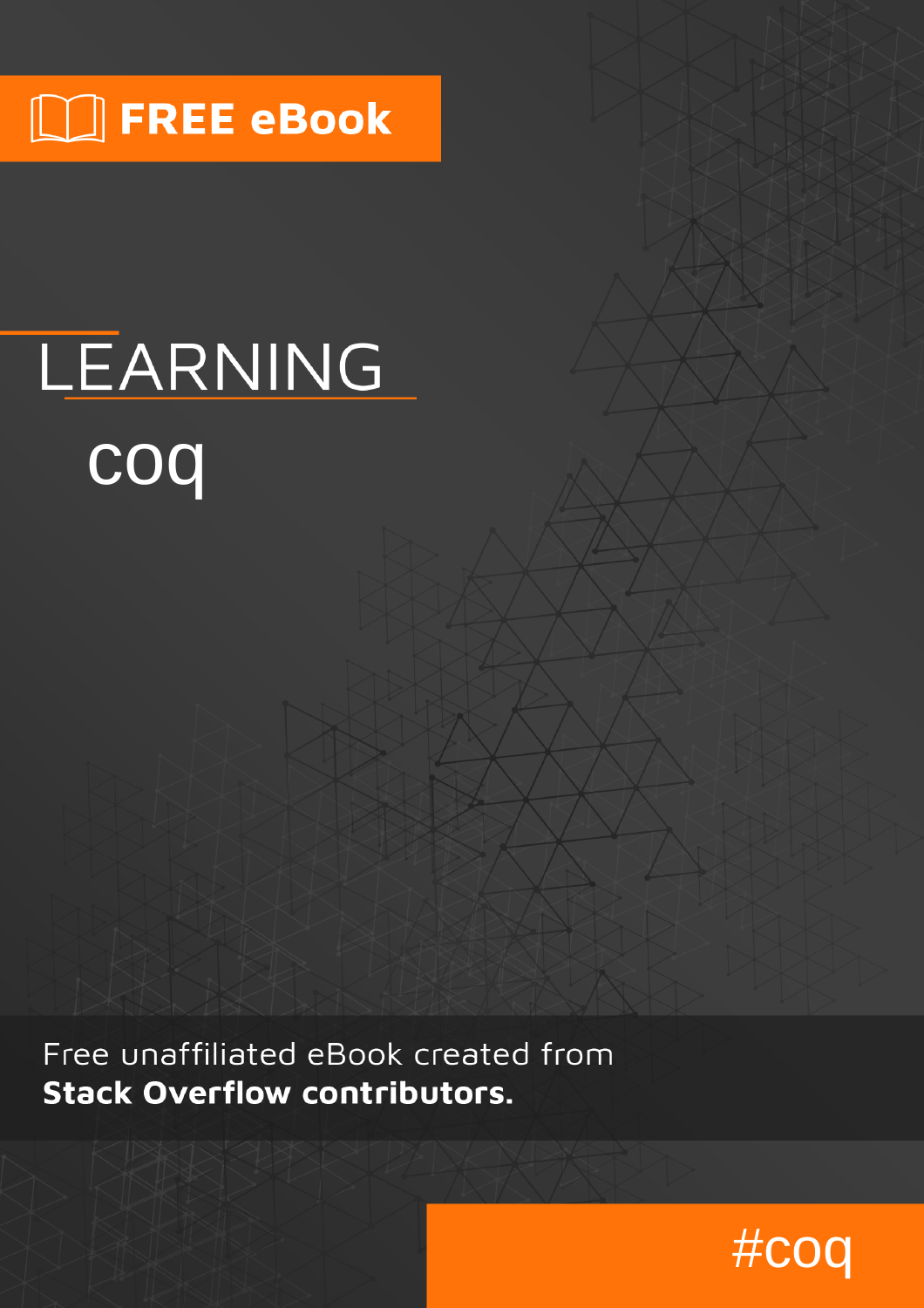# **Table of Contents**

| $Introduction 1.17$ |
|---------------------|
|                     |
|                     |
|                     |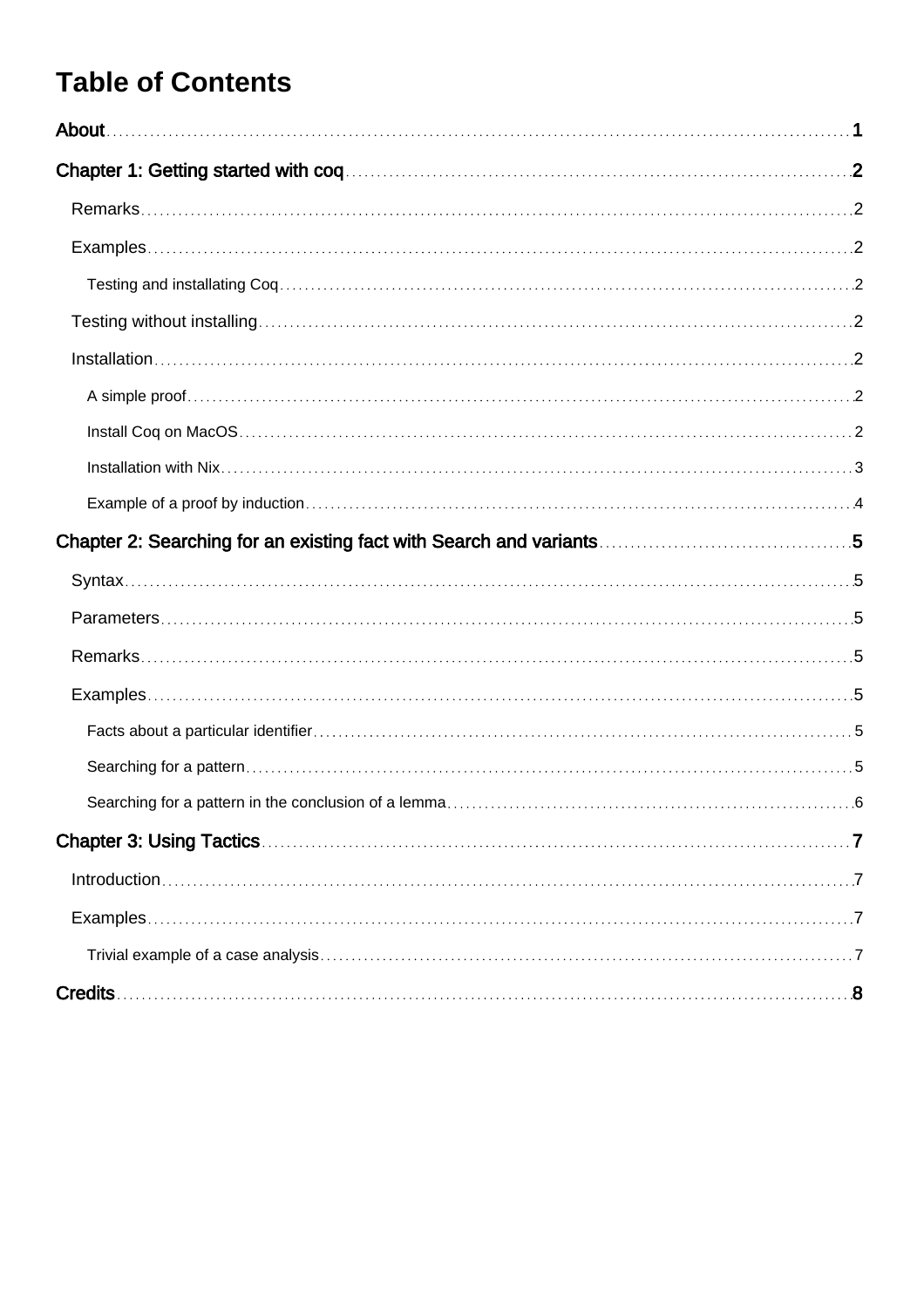<span id="page-2-0"></span>

You can share this PDF with anyone you feel could benefit from it, downloaded the latest version from: [coq](http://riptutorial.com/ebook/coq)

It is an unofficial and free coq ebook created for educational purposes. All the content is extracted from [Stack Overflow Documentation](https://archive.org/details/documentation-dump.7z), which is written by many hardworking individuals at Stack Overflow. It is neither affiliated with Stack Overflow nor official coq.

The content is released under Creative Commons BY-SA, and the list of contributors to each chapter are provided in the credits section at the end of this book. Images may be copyright of their respective owners unless otherwise specified. All trademarks and registered trademarks are the property of their respective company owners.

Use the content presented in this book at your own risk; it is not guaranteed to be correct nor accurate, please send your feedback and corrections to [info@zzzprojects.com](mailto:info@zzzprojects.com)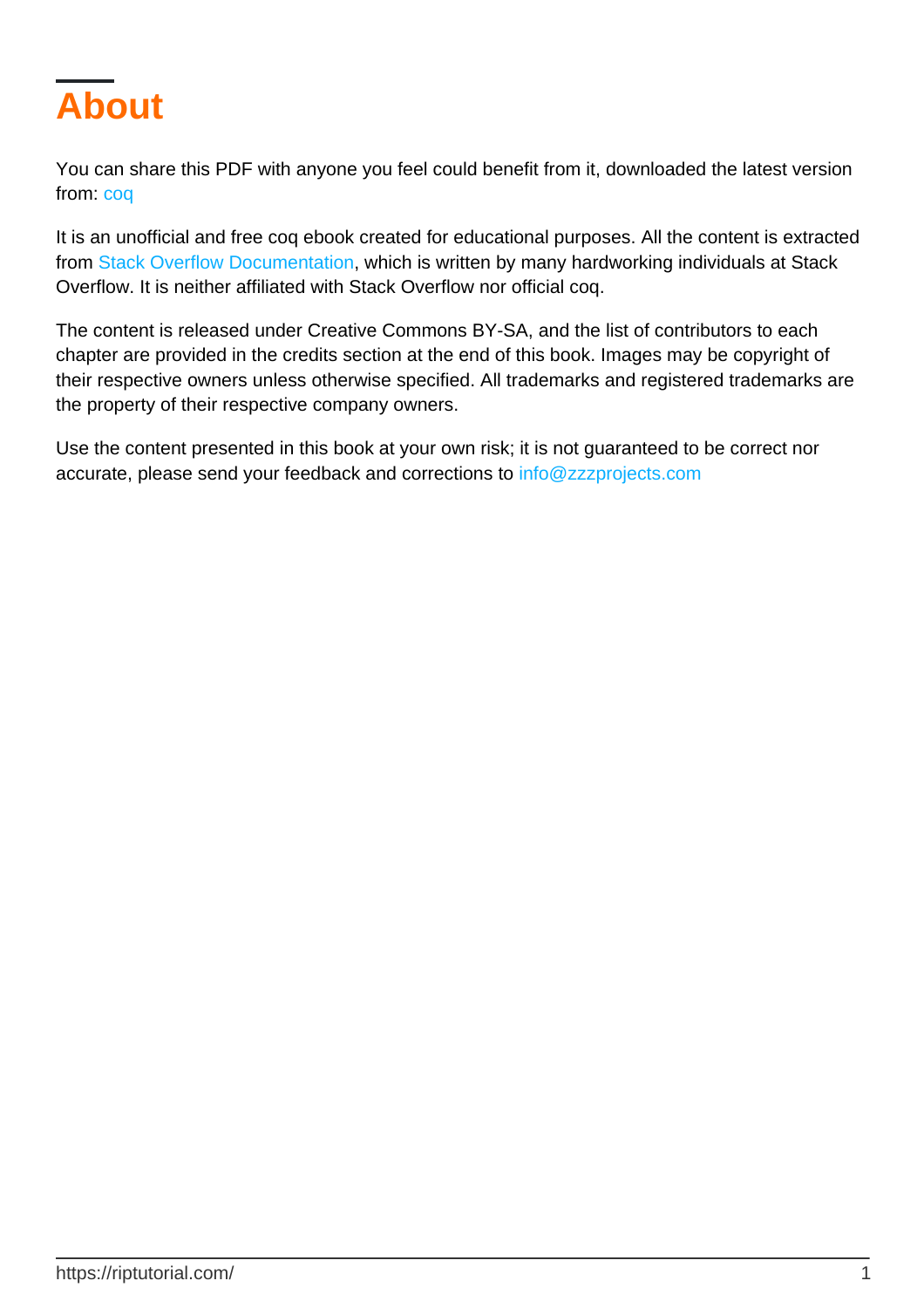# <span id="page-3-0"></span>**Chapter 1: Getting started with coq**

### <span id="page-3-1"></span>**Remarks**

This section provides an overview of what coq is, and why a developer might want to use it.

It should also mention any large subjects within coq, and link out to the related topics. Since the Documentation for coq is new, you may need to create initial versions of those related topics.

### <span id="page-3-2"></span>**Examples**

<span id="page-3-3"></span>**Testing and installating Coq**

# <span id="page-3-4"></span>**Testing without installing**

For new users who wish to start testing Coq without installing it on their machine, there is [an](https://x80.org/collacoq/) [online IDE called JsCoq](https://x80.org/collacoq/) (presentation [here](https://x80.org/rhino-coq/)). The package sub-window allows testing various wellknown additional packages.

# <span id="page-3-5"></span>**Installation**

The [download page](https://coq.inria.fr/download) contains installers for Windows and MacOS.

Users of Linux are generally advised to compile from source using opam, in order to get the latest version. Basic instructions on how to do so are given [here.](https://coq.inria.fr/opam/www/using.html)

### <span id="page-3-6"></span>**A simple proof**

```
Theorem my_first_theorem : 1 + 1 = 2.
Proof.
   reflexivity.
Qed.
```
<span id="page-3-7"></span>[Try it in your browser](https://x80.org/collacoq/orosayofop.coq).

**Install Coq on MacOS**

You can install the whole bundle by downloading the dmg package from [here.](https://coq.inria.fr/download)

The bundle contains a CoqIDE that can be used for writing your proofs or you can use  $\epsilon_{\text{cogtop}}$ command to run the interpreter on your terminal

Installation of Coq on MacOS is easy using homebrew as well

brew install coq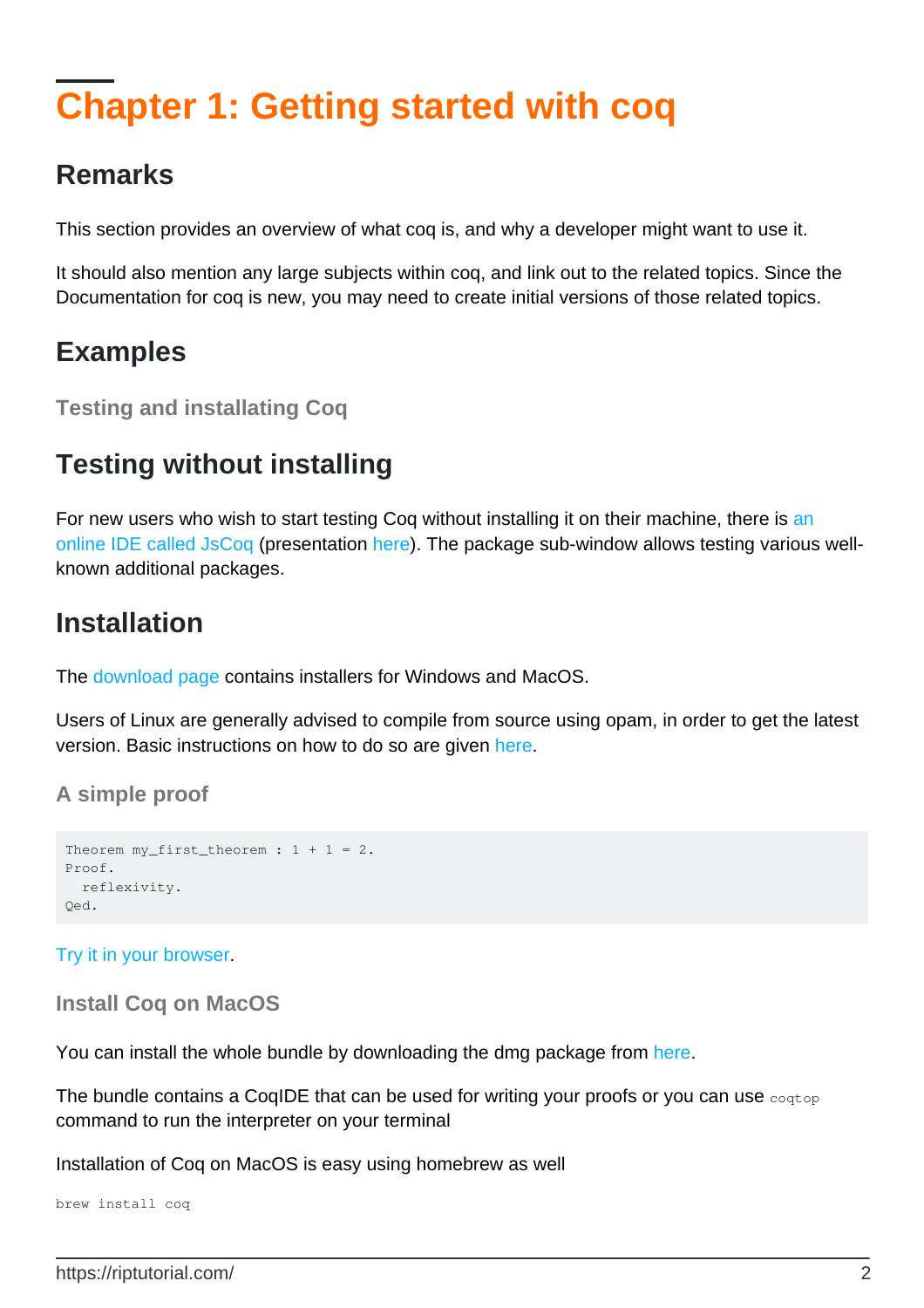#### or if you use MacPorts

sudo port install coq

There is no good vi support for Coq. You can use Proof General within emacs which has a good usability.

To install Proof General remove old versions of Proof General clone the new version from GitHub

```
git clone https://github.com/ProofGeneral/PG ~/.emacs.d/lisp/PG
cd ~/.emacs.d/lisp/PG
make
```
Then add the following to your .emacs:

```
;; Open .v files with Proof General's Coq mode
(load "~/.emacs.d/lisp/PG/generic/proof-site")
```
Make sure that the emacs you are running the actual Emacs. If you face version mismatch problems you might have to run makefile again specifying Emacs path explicitly

```
make clean; make EMACS=/Applications/Emacs.app/Contents/MacOS/Emacs
```
#### **Installation with Nix**

**Warning:** this is not the standard way of installing Coq.

For users of Linux (and MacOS) who wish to gain access to up-to-date versions of Coq or to be able to use several versions of Coq on the same machine, without the hassle of using opam, and without having to compile from source, this is an alternative solution.

[Nix](http://nixos.org/nix/) is a package manager for Unix-type OS such as Linux and MacOS. It comes with its own collection of packages which is generally kept much more up-to-date than Debian's or Ubuntu's. It does not conflict with your distribution's package manager because it does not install anything in /usr/bin and such.

#### First, you need to [install Nix](http://nixos.org/nix/manual/#ch-installing-binary):

```
$ curl https://nixos.org/nix/install | sh
```
To ensure that the necessary environment variables are set, either log in again, or type:

```
. $HOME/.nix-profile/etc/profile.d/nix.sh
```
Then the following command will install the latest version of Coq:

```
$ nix-env -iA nixpkgs.coq_8_6
```
You can also run CoqIDE without adding anything to your PATH: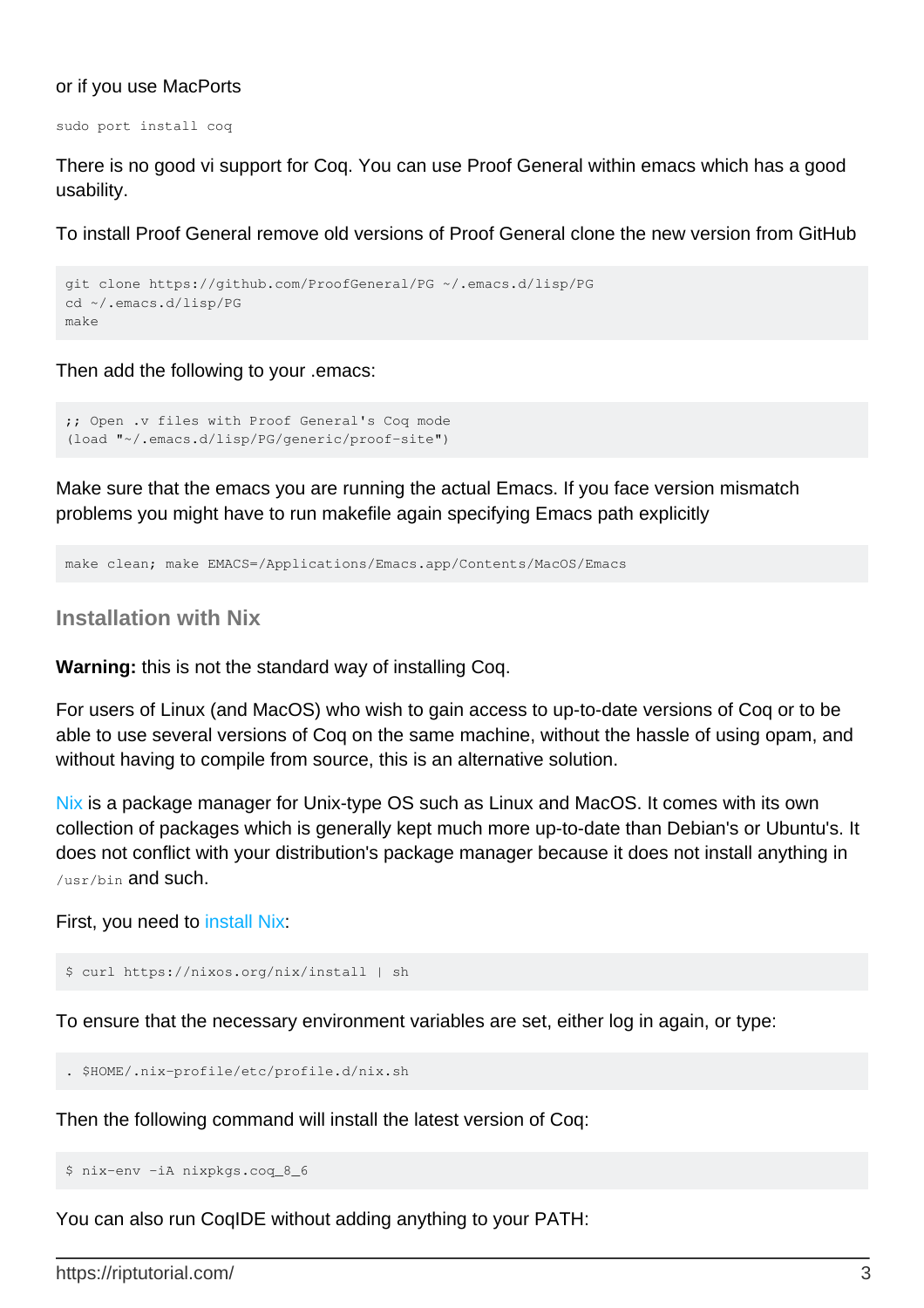\$ nix-shell -p coq\_8\_6 --run coqide

Similarly (supposing you already have Emacs and Proof-General installed):

```
$ nix-shell -p coq_8_6 --run emacs
```
This is very useful to run different versions when you need them. For instance, to run Coq 8.5 use the following command:

```
$ nix-shell -p coq_8_5 --run coqide
```
<span id="page-5-0"></span>**Example of a proof by induction**

Here is a simple proof by induction.

```
Require Import Coq.Setoids.Setoid.
Require Import Coq.Arith.Lt.
(* A number is less than or equal to itself *)
Theorem aLTEa : forall a,
    a \leq a.
     auto with arith. (* This follows by simple arithmetic *)
     Qed.
Theorem simplALTE : forall a b,
   S a \leq S b \leq > a \leq b. (* If a \leq b, then a + 1 \leq b + 1 *)
Proof.
Admitted.
Theorem ltAlwaysLt: forall a b,
   a \leq a + b.
Proof.
  intros. (* Introduce relevant variables *)
  induction a, b. (* Induction on every variable *)
  simpl. apply aLTEa. (* 0 \le 0 + S b *)rewrite -> plus_0_n. auto with arith. (* 0 \leq S b *)rewrite \le plus_n_0. apply aLTEa. (* S a \le S a + 0 *)
 rewrite \le - simplALTE in IHa. (* IHa: a \le = a + S b. Goal: S a \le S a + S b. *)
  apply IHa. (* We rewrote the induction hypothesis to be in the same form as the goal, so it
applies immediately now *)
   Qed.
```
Read Getting started with coq online:<https://riptutorial.com/coq/topic/3762/getting-started-with-coq>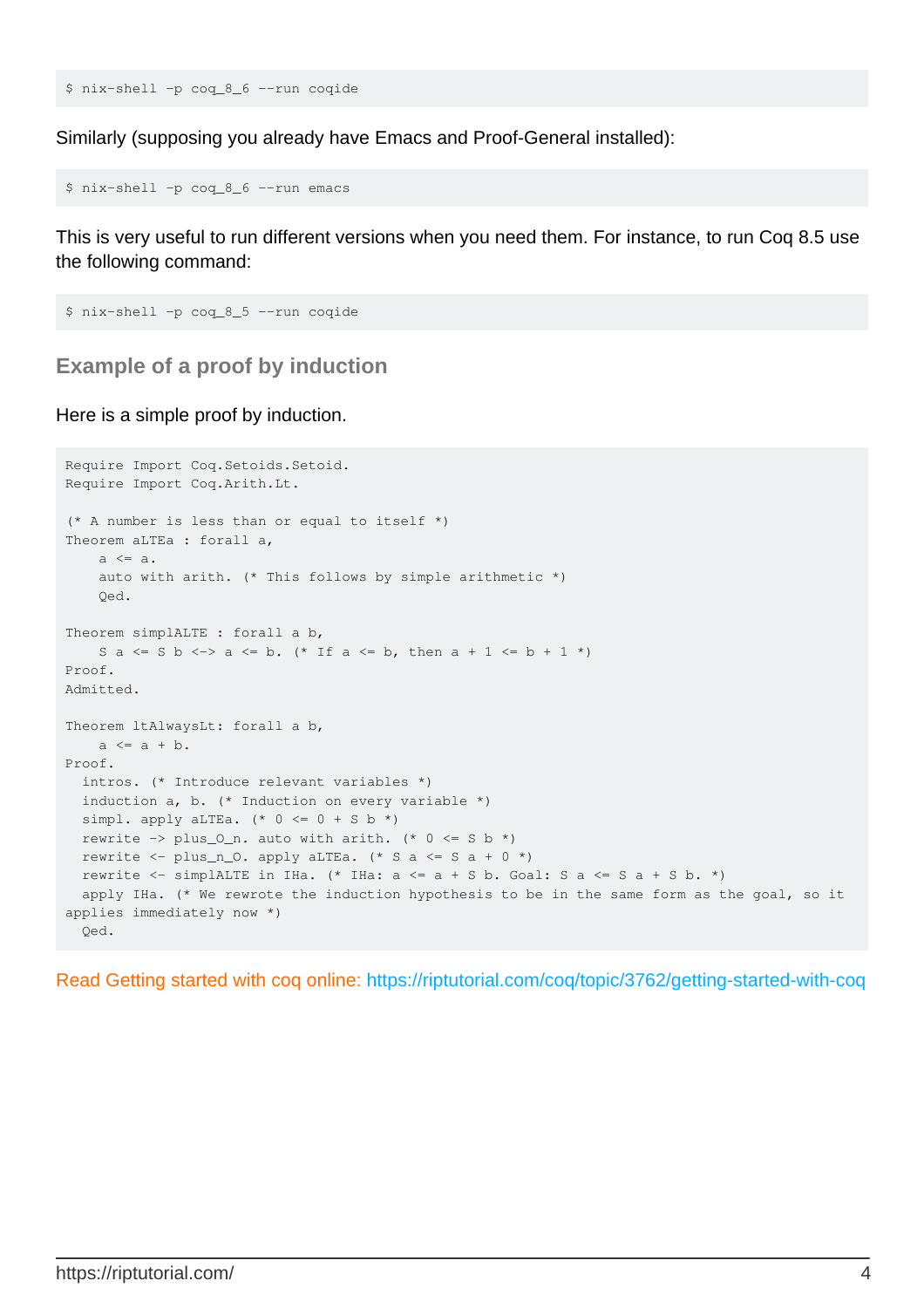# <span id="page-6-0"></span>**Chapter 2: Searching for an existing fact with Search and variants**

# <span id="page-6-1"></span>**Syntax**

- Search qualid. (\* for Coq 8.4 and newer versions \*)
- SearchAbout qualid. (\* deprecated synonym. \*)

### <span id="page-6-2"></span>**Parameters**

|        | <b>Parameter   Description</b>                                    |  |
|--------|-------------------------------------------------------------------|--|
| qualid | The identifier or pattern to search for. It can involve notations |  |

### <span id="page-6-3"></span>**Remarks**

Before Coq 8.4, Search had the meaning of the current SearchHead: only search for facts where the pattern matches in the conclusion of the statement.

# <span id="page-6-4"></span>**Examples**

<span id="page-6-5"></span>**Facts about a particular identifier**

To see all the facts involving the  $l e$  relation from the prelude:

```
Coq < Search le.
le_n: forall n : nat, n <= n
le_S: forall n m : nat, n \le m \Rightarrow n \le S m
...
max_l: forall n m : nat, m <= n -> Nat.max n m = n
max_r: forall n m : nat, n <= m -> Nat.max n m = m
...
```
To search about all the facts involving the notation <:

```
Coq < Search "<".
exists_lt: forall (Q : nat -> Prop) (k l : nat), exists_between Q k l -> k < l
in_int_intro: forall p q r : nat, p \le r \to r \le q \to \text{in\_int } p q rin_int_lt: forall p q r : nat, in_int p q r -> p < q
...
```
### <span id="page-6-6"></span>**Searching for a pattern**

Search for all facts involving a pattern in an hypothesis or conclusion: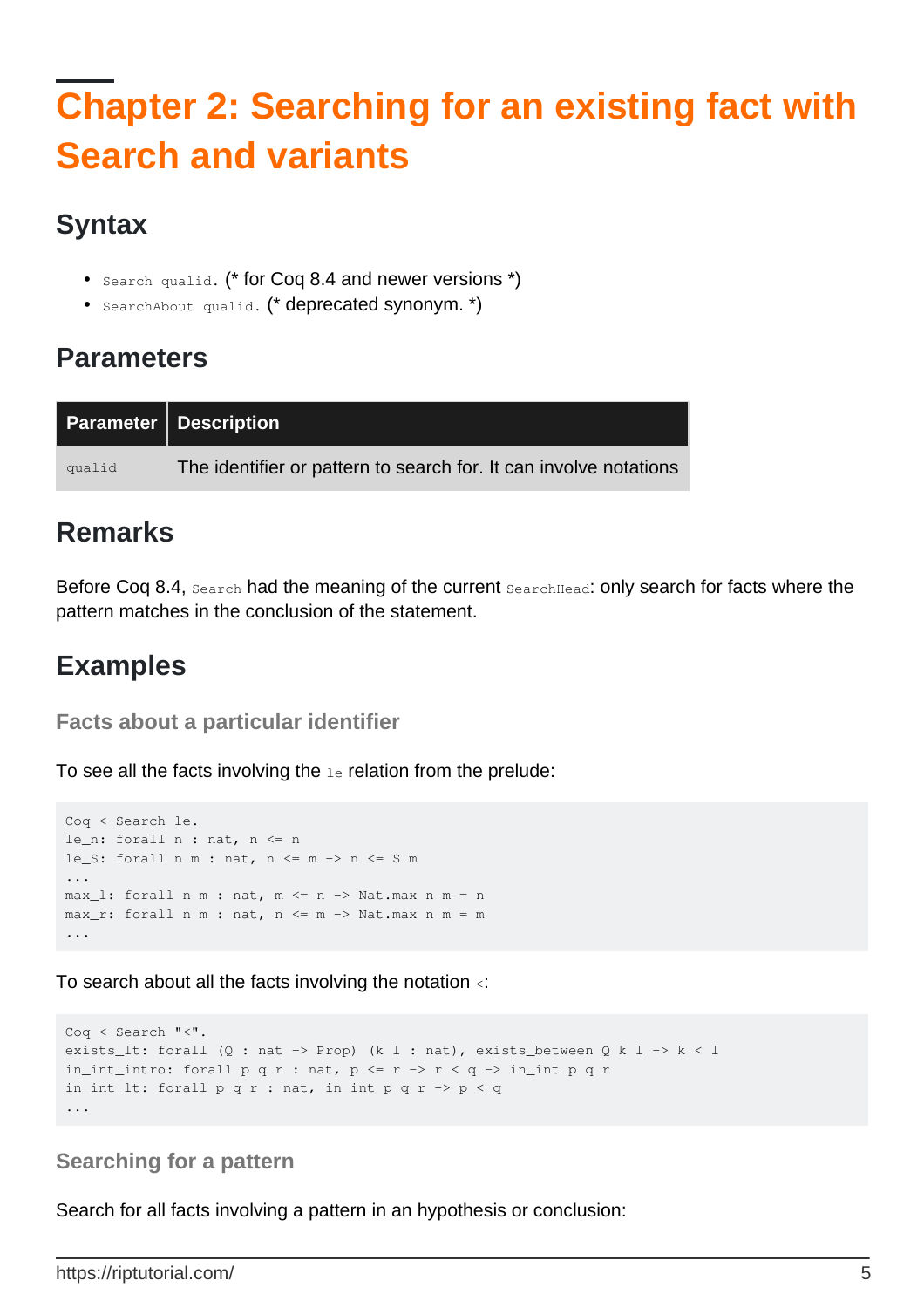$Cog \leq$  Search  $($  + 0). plus\_n\_0: forall  $n : nat, n = n + 0$ 

The \_ character serves as a wildcard, it can be used multiple times:

Coq < Search  $(S \_ \leq \leq \_)$ . le\_S\_n: forall  $n \text{ m}$  : nat,  $S \text{ n} \leq S \text{ m} \Rightarrow n \leq m$ le\_n\_S: forall n m : nat,  $n \le m \Rightarrow S$  n  $\le S$  m

You can also search for non-linear patterns:

```
Cog \leq Search (?x \leq ?x).
le_n: forall n : nat, n <= n
```
<span id="page-7-0"></span>**Searching for a pattern in the conclusion of a lemma**

Search for a lemma when you know what its conclusion ought to be:

Coq < SearchPattern  $(S - \leq -)$ . le\_n\_S: forall  $n$  m : nat,  $n$  <=  $m$  -> S  $n$  <= S  $m$ 

You can also search on a partial conclusion (the conclusion and one or several last hypotheses).

Coq < Require Import Arith. Coq < SearchPattern (?x <= ?y -> ?y <= \_ -> ?x <= \_). Nat.le\_trans: forall n m p : nat,  $n \le m \Rightarrow m \le p \Rightarrow n \le p$ 

Warning: if you mix up the order of the hypotheses, you won't find anything:

Coq < SearchPattern (?y <= \_ -> ?x <= ?y -> ?x <= \_).

Read Searching for an existing fact with Search and variants online: <https://riptutorial.com/coq/topic/4007/searching-for-an-existing-fact-with-search-and-variants>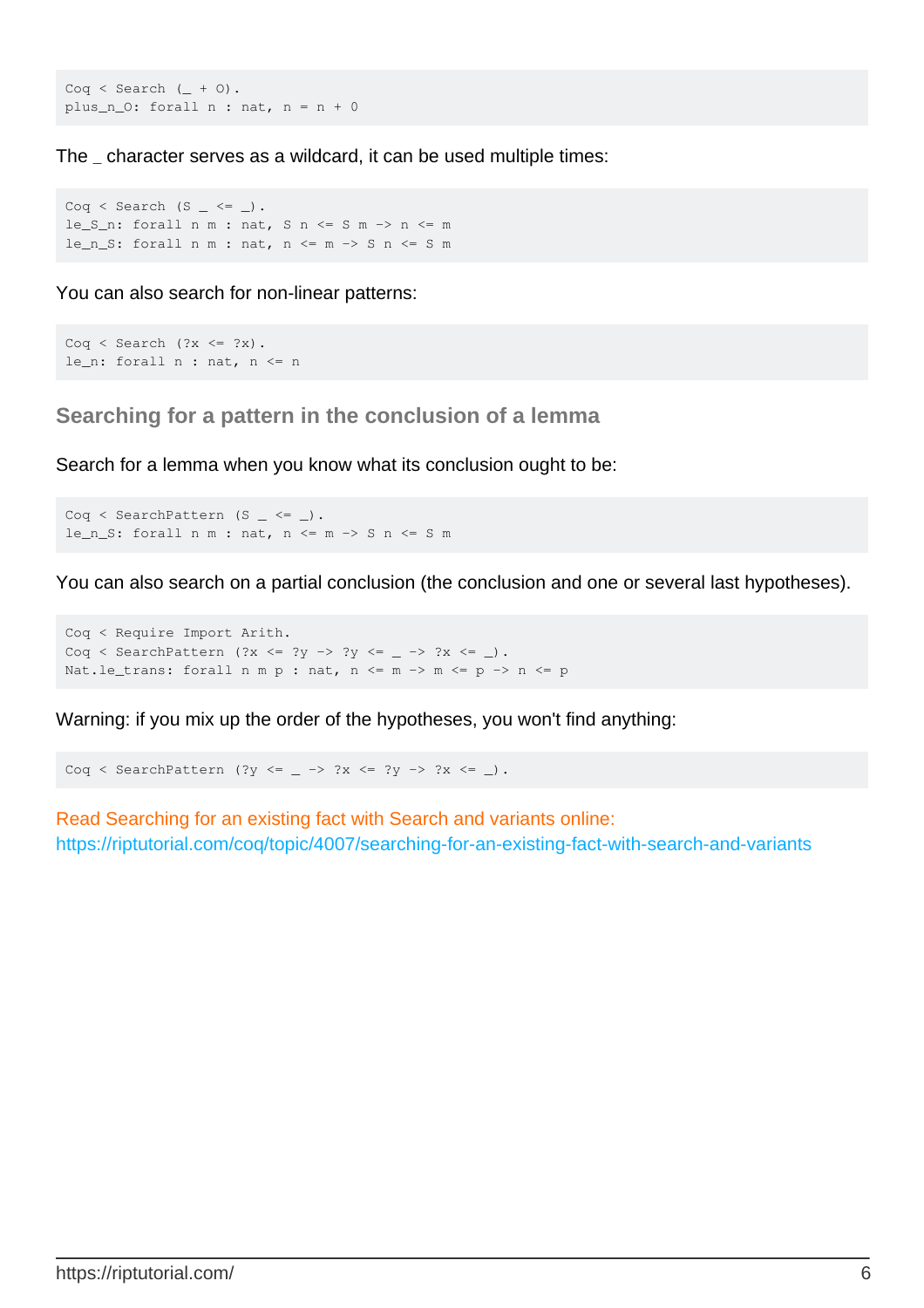# <span id="page-8-0"></span>**Chapter 3: Using Tactics**

# <span id="page-8-1"></span>**Introduction**

This section includes information on how to use various Coq tactics and techniques (case analysis, proof by induction, auto, etc.) to prove theorems.

# <span id="page-8-2"></span>**Examples**

#### <span id="page-8-3"></span>**Trivial example of a case analysis**

In Coq, destruct more or less corresponds to a case analysis. It is similar to induction except that there's no induction hypothesis. Here is a (admittedly rather trivial) example of this tactic:

```
Require Import Coq.Arith.Lt.
Theorem atLeastZero : forall a,
0 \leq a.
Proof.
  intros.
  destruct a. (* Case analysis *)
  - reflexivity. (* 0 > = 0 * )- apply le_0_n. (* S a is always greater than zero *)
  Qed.
```
Read Using Tactics online:<https://riptutorial.com/coq/topic/8335/using-tactics>